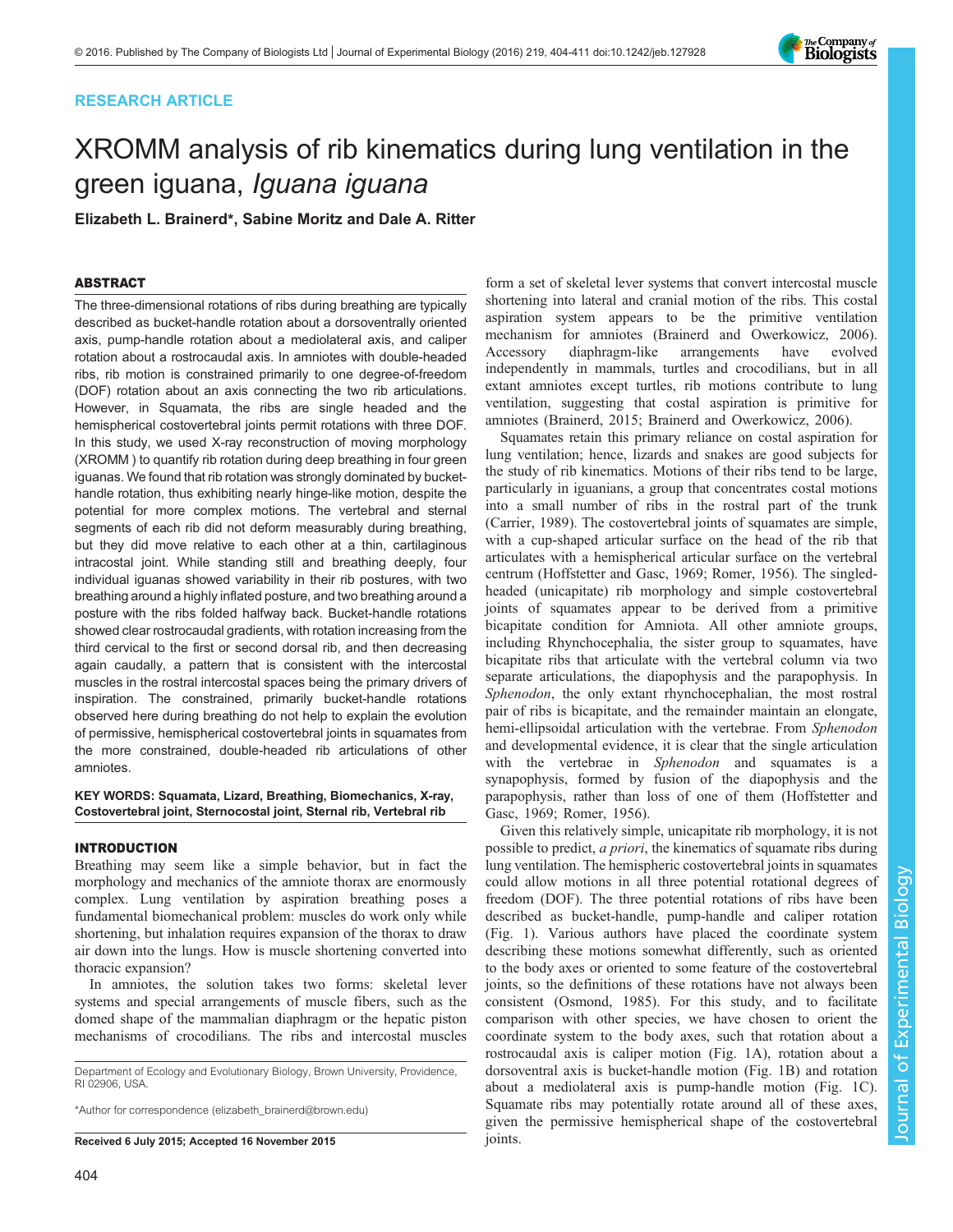<span id="page-1-0"></span>

| <b>List of symbols and abbreviations</b> |                                           |
|------------------------------------------|-------------------------------------------|
| $C1-C4$                                  | cervical ribs 1-4                         |
| <b>CT</b>                                | computed tomography                       |
| <b>DOF</b>                               | degrees of freedom                        |
| $Iq01-Iq05$                              | Iguana individuals 1-5                    |
| <b>JCS</b>                               | joint coordinate system                   |
| $S1 - S4$                                | sternal ribs 1-4                          |
| $V1-V4$                                  | vertebral ribs 1-4                        |
| <b>XROMM</b>                             | X-ray reconstruction of moving morphology |
| 7YX                                      | rotation order for JCS Euler angles       |
|                                          |                                           |

We selected the green iguana, Iguana iguana, for this study because this species grows to large body sizes and exhibits large rib motions in the axillary region during breathing ([Movie 1](http://jeb.biologists.org/lookup/suppl/doi:10.1242/jeb.127928/-/DC1)). Green iguanas have four pairs of ribs that connect to both the vertebral column and the sternum (Fig. 1D). These four ribs have two segments: a dorsal, osseous vertebral rib segment and a ventral, cartilaginous sternal rib segment. It is unknown whether the two rib segments move relative to each other, or whether the whole rib may act as a single object during lung ventilation. It is also possible that the cartilaginous sternal rib may bend along its length during ventilation. Therefore, this study tested three hypotheses: (1) the sternal ribs deform during lung ventilation; (2) the vertebral and sternal ribs move relative to each other, with the motion occurring at the putative intracostal joint (Fig. 1D); and (3) unicapitate costovertebral joints allow complex motions with three rotational DOF during lung ventilation. XROMM (X-ray reconstruction of moving morphology) yields data on both the shape and motion of skeletal elements [\(Brainerd et al., 2010\)](#page-7-0), and will be used here to measure shape and motion of the vertebral and sternal ribs and associated vertebrae and sternum of green iguanas during deep breathing.



## MATERIALS AND METHODS

Five adult green iguanas, Iguana iguana (Linnaeus 1758), were used in this study. The first individual, Ig01, was valuable for methods development but did not yield useful data; only data from Ig02–Ig05 are reported here. The animals were all large adults with body masses ranging from 2.6 to 4.6 kg. All but one (Ig03) were male. All animal care and experimental procedures were approved by the Institutional Animal Care and Use Committee of Brown University.

We used a combination of marker-based and markerless XROMM to create 3D animations of the vertebral column, ribs and sternum. Prior publications give details of marker-based XROMM methods ([Brainerd et al., 2010\)](#page-7-0) and markerless Scientific Rotoscoping ([Gatesy et al., 2010\)](#page-7-0). Briefly, for markerbased XROMM, we surgically implanted, under isoflurane anesthesia, a minimum of three metal markers in each bone. We used three different marker types, depending on the bone. Ribs were marked with 'beads on posts': 1 mm tantalum beads (Baltec, Los Angeles, CA, USA) with holes laser-drilled into them, mounted on short (2–3 mm long) segments of 000 sized (0.25 mm diameter) insect pins. The sternum was marked with 0.8 mm solid tantalum beads (Baltec). A hand drill with diameter matching the marker type, 0.25 or 0.8 mm, was used to drill a small hole in the bone. Beads on posts and solid beads were press-fitted into the drilled holes. The vertebrae were marked with tungsten carbide conical markers ([Kambic et al., 2014\)](#page-7-0).

Markers were spaced as far apart as possible to maximize the accuracy of rigid-body bone animations [\(Brainerd et al., 2010\)](#page-7-0). The iguanas usually fed and behaved normally a day after surgery, but were allowed to recover for at least 1 week before the start of data recording. They received a dose of analgesic immediately before and after surgery and continued to feed and behave normally with no further pain medication.

X-ray videos were collected either with biplanar C-arm fluoroscopes ([Brainerd et al., 2010\)](#page-7-0) or with custom-made biplanar videoradiography equipment [\(Miranda et al., 2011](#page-7-0)). Videos were recorded at  $60-125$  frames s<sup>-1</sup>, with 70–90 kV and 4–20 mA (Carms) or 100–200 mA (videoradiography).



Fig. 1. Rotations at the costovertebral joints, and structure of the rib cage in Iguana iguana. Motion at the costovertebral joints is typically described as a combination of three rotations: (A) caliper rotation about a rostrocaudal axis; (B) bucket-handle rotation about a dorsoventral axis; and (C) pump-handle rotation about a mediolateral axis. (D) Green iguanas have four cervical ribs (C1–C4; first two not shown here), and four dorsal ribs with direct connections to the sternum. The dorsal ribs have vertebral segments (V1–V4) and sternal segments (S1–S4), connected via putative intracostal joints (the 'elbow' of the rib).

Fig. 2. Costovertebral joint coordinate system. (A) Lateral view and (B) dorsal view. This joint coordinate system (JCS) measures rotations and translations of the vertebral rib relative to the vertebra. Axis orientations were set such that rotation about the Z-axis (blue) is bucket-handle motion, rotation about the Y-axis (green) is caliper motion, and rotation about the X-axis (red) is pump-handle motion. To provide a consistent zero position for this JCS, vertebral ribs were manually positioned such that most of the rib lies in a transverse plane, with the neck oriented tangential to a horizontal plane at the height of the costovertebral joint. All rotations were measured relative to this zero (even though this is not a natural pose, it is a reproducible pose for all individuals).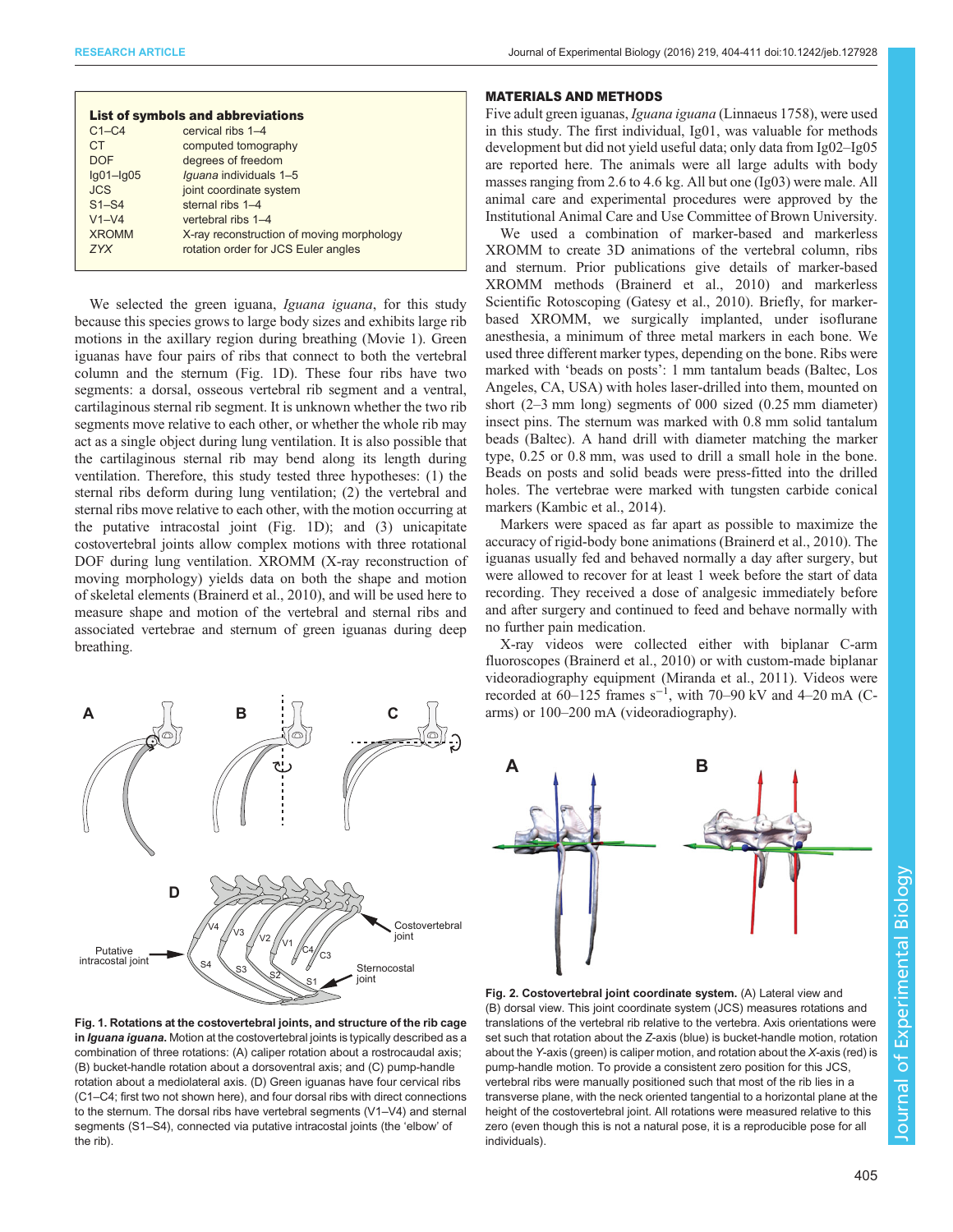<span id="page-2-0"></span>

Fig. 3. Sternocostal JCS. (A) Dorsal view and (B) caudal view. This JCS measures rotations and translations of the sternal rib relative to the sternum. Axis orientations were set such that rotation about the Z-axis (blue) is bucket-handle, rotation about the Y-axis (green) is caliper (depression–elevation), and rotation about the X-axis (red) is long-axis rotation. To provide a consistent zero position for this JCS, sternal ribs were manually positioned such that the long axis of the sternal rib lies perpendicular to the long axis of the body, and the proximal and distal tips of the rib lie in the same horizontal plane at the height of the sternocostal joint. All rotations were measured relative to this zero (even though this is not a natural pose, it is a reproducible pose for all individuals).

After video data collection, the animals were killed by an overdose of pentobarbital, and computed tomography (CT) scans of the trunks were collected at Rhode Island Hospital (Philips Medical System, Best, The Netherlands; 80 kV, variable mA, 0.625 mm slice thickness). OsiriX (Pixmeo, Geneva, Switzerland) was used to create polygonal mesh surface models of the marked bones and metal markers, resulting in a 3D mesh surface model of each bone and the positions of the markers relative to the bones.

The X-ray video and CT scan data collected and analyzed for this study are available from the X-ray Motion Analysis Portal (xmaportal.org).

## Marker tracking and XROMM animation

X-ray videos were processed with the XrayProject program (available from xromm.org) in Matlab (The MathWorks, Natick, MA, USA) to create rigid-body transformation for marker-based XROMM and undistorted video sequences for Scientific Rotoscoping ([Brainerd](#page-7-0) [et al., 2010](#page-7-0); [Gatesy et al., 2010](#page-7-0)). Marker coordinates were filtered with a Butterworth low-pass filter (cut-off frequency, 1 Hz), and rigid-body transformations were calculated. Rigid-body transformations for the marker sets were then applied to the 3D bone models from CT scans in Maya animation software (Autodesk, San Rafael, CA, USA). For Scientific Rotoscoping, we used hierarchical models for most of the animated bones [\(Gatesy et al.,](#page-7-0) [2010\)](#page-7-0). We animated five breathing cycles from full inhalation to the next full inhalation for all four individuals. The first dorsal rib was animated for all individuals, with various combinations of additional cervical and dorsal ribs among the individuals.

## Joint coordinate systems

From the 3D animations created in Maya, we extracted bone kinematics using joint coordinate systems (JCSs). In Maya, JCSs were established for three different joints per rib, measuring translations and rotations of the vertebral rib relative to the vertebra (costovertebral joint; [Fig. 2\)](#page-1-0), the sternal rib relative to the sternum (sternocostal joint; Fig. 3), and the sternal rib relative to the vertebral rib (intracostal joint; Fig. 4). These JCSs describe motion as Euler angles, with the rotation order set as ZYX. Following best practice for ZYX rotation order, the axes were oriented such that rotation around the Z-axis describes the largest range of motion, followed by the Y-axis and X-axis ([Brainerd](#page-7-0) [et al., 2010](#page-7-0)). For the vertebral and sternal ribs, preliminary analysis showed that their largest motions were bucket-handle rotations, so the Z-axis was oriented dorsoventrally to capture this rotation [\(Figs 2,](#page-1-0) 3).

To provide consistent starting positions for the JCSs, all bones were arranged in reference poses prior to animation. These poses do not necessarily reflect naturally occurring bone positions, but rather were consistent and repeatable for comparison of rib postures among the four individuals ([Baier et al., 2013](#page-7-0)). Vertebral ribs were

The neck was oriented tangential to a horizontal plane at the height of the costovertebral joint. In this reference pose (zero position), the vertebral rib lies perpendicular to the long axis of the body. Polarity of the rotations is determined by the right-hand rule; exhalation is associated with decreasing (more negative) bucket-handle angles and inhalation with increasing (less negative) bucket-handle angles (rotation about the Z-axis). The zero position of sternal ribs was similar to that of vertebral

positioned such that most of the rib lies in a transverse plane [\(Fig. 2\)](#page-1-0).

ribs. In the zero position, the long axis of the sternal rib lies perpendicular to the long axis of the body (Fig. 3). The rib itself lies mostly in a transverse plane. Proximal and distal tips of the rib lie in the same horizontal plane at the height of the sternocostal joint.

For the intracostal joint, the X-axis was oriented along the long axis of the sternal rib, and the Z-axis was oriented to lie in the plane formed by the vertebral rib (Fig. 4). Rotation around the Z-axis indicates abduction–adduction of the sternal rib segment, relative to



Fig. 4. Intracostal joint coordinate system. This JCS measures rotations and translations of the sternal rib relative to the vertebral rib. Axis orientations were set such that rotation about the Z-axis (blue) is abduction–adduction of the sternal rib segment relative to the vertebral rib, rotation about the Y-axis (green) is depression–elevation, and rotation about the  $X$ -axis (red) is long-axis rotation. Polarity of the rotations is determined by the right-hand rule. The zero position for the intracostal joint was set at a frame from the video with the maximum inhalation observed for each individual. Therefore, relative to the costovertebral and sternocostal JCSs, the absolute intracostal angle values are less comparable among individuals.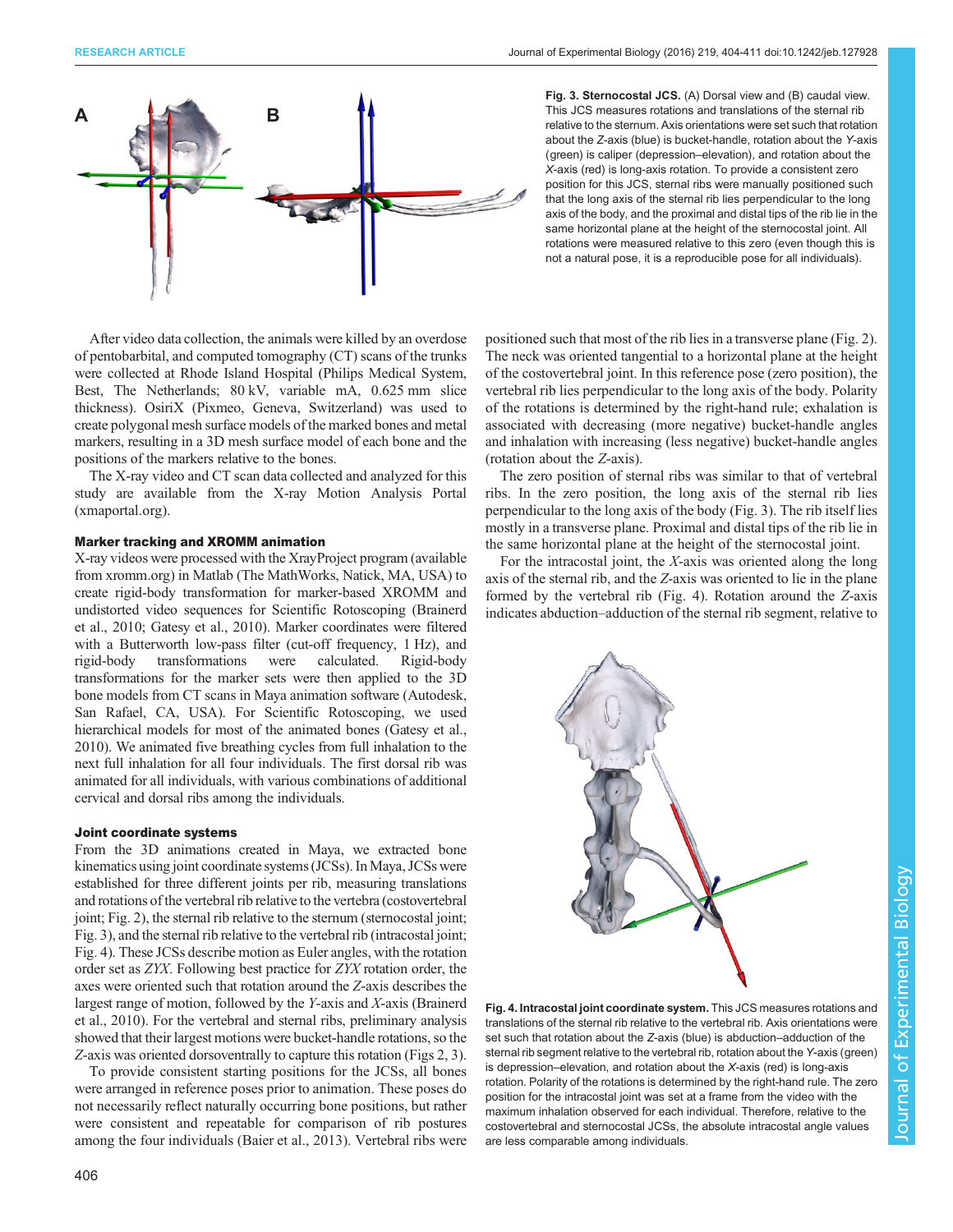<span id="page-3-0"></span>

Fig. 5. Relative motion of vertebral and sternal rib segments during a representative deep breath. Raw and filtered inter-marker distance traces are shown (mean marker tracking precision for this study is ±0.1 mm). The change in distance between radio-opaque markers 3 and 1 shows that the sternal rib moves relative to the vertebral rib during breathing (expiration switches to inspiration at 5.4 s). The absence of detectable motion between markers 2 and 1 shows that the motion occurs at a thin cartilage flexion point ventral to the transition between bone and cartilage. A priori we expect no motion within the sternum, so the distance between markers 4 and 5 serves as a control.

the vertebral segment. Rotation around the  $X$ -axis indicates longaxis rotation of the sternal rib segment, and rotation around the Yaxis indicates depression–elevation of the sternal rib segment relative to the vertebral rib.

Breaths within and among individuals varied in duration, magnitude and mean rib posture. For comparison, breaths were zeroed to the mean angle for each rotational DOF and resampled to 100 points for expression as a percentage of the breathing cycle. To visualize the relative rotation from rostral to caudal in the cervical and vertebral rib series, we determined the maximum range of bucket-handle rotation observed for each individual in the cervical or vertebral ribs, i.e. the single greatest value observed in any of those ribs over all breaths for that individual. We then normalized the range of rotation for all cervical and vertebral ribs by that mean maximum range. The same procedure was followed for the sternal ribs, normalizing by the mean maximum range of motion across all the sternal ribs for each individual.

# Precision

The precision of marker tracking *in vivo* can be measured from pairs of markers embedded in a rigid bone ([Brainerd et al., 2010; Dawson](#page-7-0) [et al., 2011](#page-7-0); [Tashman and Anderst, 2003\)](#page-7-0). The distance between two markers embedded within a rigid bone is expected to be constant, but the apparent distance contains noise (e.g. Fig. 5, markers 4–5). Therefore, the standard deviation of inter-marker distance is a measure of marker-tracking precision. Marker-tracking precision in vivo for this study ranged from 0.006 to 0.017 mm across all co-osseous pairs of markers, with a mean of 0.011 mm.

The precision of six DOF motions at joints cannot be determined directly from marker-tracking precision. The precision of rigid-body motion depends on the 3D distribution of markers within the skeletal elements and the placement of the JCS. In this study, the precision of rigid-body motion was measured from a frozen specimen with markers in place. We translated and rotated the specimen in the X-ray beams, tracked the markers in the resultant videos, animated the bones, and measured the six DOF joint movements using the JCSs described above. In a frozen specimen, the bones do not move relative to each other. Therefore, all joint translations and rotations are expected to be zero, and the standard deviation of the JCS output is a measure of rigid-body precision [\(Menegaz et al., 2015\)](#page-7-0). We found the mean precision for costovertebral joint translations along the X-, Y- and Z-axes to be 0.22, 0.24 and 0.04 mm, respectively. Precision for joint rotations around the  $X$ -,  $Y$ - and  $Z$ -axes was 1.46, 0.48 and 1.64 deg, respectively.

# RESULTS

## Costal anatomy and intracostal mobility

The presacral axial skeleton of *I. iguana* consists of eight cervical vertebrae and 16 dorsal vertebrae. The first four cervical vertebrae do not carry ribs, and cervical ribs 1 and 2 (on cervical vertebrae 5 and 6) are short. The third and fourth cervical ribs are well developed with a bony proximal part and a short cartilaginous plug at the distal tip [\(Fig. 1D](#page-1-0)). The serratus ventralis muscle sends muscle slips from the first three cervical ribs to the medial aspect of the scapula, but shows no connections to the fourth cervical rib [\(Carrier,](#page-7-0) [1989, 1990](#page-7-0)).

The first four dorsal ribs articulate with the sternum and consist of two parts: an osseous vertebral rib and a cartilaginous sternal rib [\(Fig. 1D](#page-1-0)). The bone of the vertebral rib articulates with a thick plug of cartilage, and then the cartilage narrows down to a putative zone of flexion, called here the 'elbow'. The sternal ribs appear to be well mineralized, based on their appearance in videofluoroscopy and CT scans.

Prior to starting the XROMM animation process, we had to determine whether measurable bending occurred within the vertebral and sternal rib segments, and whether motion between the vertebral and sternal ribs occurred at the elbow, at the actual border between cartilage and bone, or perhaps not at all. These data were necessary to determine whether we should model the entire rib as one rigid body, the vertebral and sternal ribs as articulating rigid bodies, or the ribs as flexible along their full lengths.

We found that the vertebral ribs and the part of the sternal ribs ventral to the elbow do indeed act as rigid bodies, and motion between them occurs at the elbow. Pairwise distances between markers showed no measurable relative motion between the vertebral rib and the short cartilaginous plug dorsal to the elbow (Fig. 5, markers 1 and 2). The small fluctuations between markers 1 and 2 are within our marker tracking precision for this study  $(\pm 0.1 \text{ mm})$ , and we saw no consistent pattern of these fluctuations across breaths. Thus, the vertebral rib and the cartilage plug can be treated as one rigid body for XROMM animation. By contrast, we found relatively large distance changes between the cartilaginous plug and the sternal rib (Fig. 5, markers 2 and 3), indicating intracostal flexion at the elbow. Distance fluctuations between markers within the sternal ribs were also within our  $\pm 0.1$  mm precision, indicating that the sternal ribs can be treated as rigid bodies (data not shown).

We also checked the rigid-body assumptions after animating our models. In Maya, the animated bones were visually checked against the original X-ray video to see whether the animated bone movements match the movements in the X-ray. For Ig03 and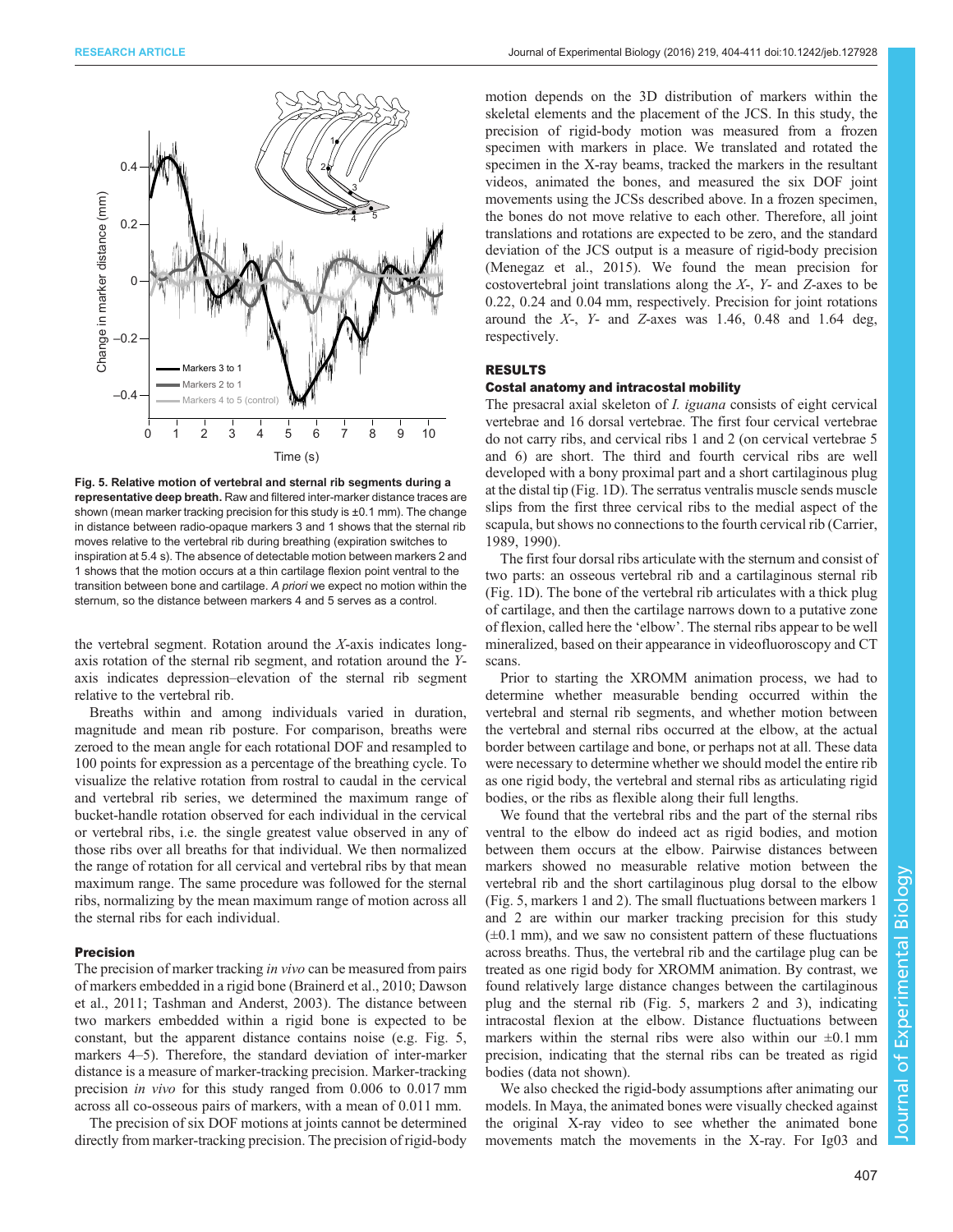<span id="page-4-0"></span>

Fig. 6. Euler angle rotations at the costovertebral joint of the first vertebral rib (V1) over five breaths in one individual (Ig04). The angles were zeroed at their mean values and durations were normalized to 100%. The primary motion is bucket-handle rotation about a ventrodorsally oriented Z-axis (blue), with a small amount of caliper motion about a rostrocaudally oriented Y-axis (green). Red: pump-handle rotation.

Ig05, where some or all bones were animated by Scientific Rotoscoping ([Gatesy et al., 2010\)](#page-7-0), no evidence of bending within the vertebral ribs and the part of the sternal ribs ventral to the elbow was found. We also did not see any motion at the junction between the vertebral rib and the cartilaginous plug, but we could see motion at the elbow. Hence, for this study, we define the vertebral rib to be the bony rib plus the cartilaginous plug dorsal to the elbow, and the sternal rib to be the cartilaginous rib ventral to the elbow. As we found that motion between vertebral and sternal rib segments occurs at the elbow, hereafter we call the elbow the intracostal joint.

# 3D kinematics of vertebral and sternal segments of the first dorsal rib

Motion of the first vertebral rib (V1) at the costovertebral joint was dominated by bucket-handle rotation, defined as rotation about a ventrodorsally oriented axis (Z-axis, blue) in our costovertebral JCS (Fig. 6; [Movies 2, 3\)](http://jeb.biologists.org/lookup/suppl/doi:10.1242/jeb.127928/-/DC1). The rib rotated caudad during exhalation, thereby folding back and decreasing the volume of the thorax, and rotated craniad during inhalation ( polarity set by the right-hand rule with the thumb pointing in the direction of the axis arrowhead).



Fig. 7. Mean rotations of the three costal joints of the first dorsal rib in four individuals. See Materials and methods for a description of the JCSs. Each breath was defined as exhalation followed by inhalation. Angles were zeroed and time was normalized to 100%; solid lines show means (N=5 breaths per individual) and shading shows ±1 s.d. Costovertebral joint: blue, bucket-handle; green, caliper; red, pump-handle. Sternocostal joint: blue, bucket-handle; green, caliper (depression–elevation); red, long-axis rotation. Intracostal joint: blue, abduction–adduction; green, depression–elevation; red, long-axis rotation of the sternal rib.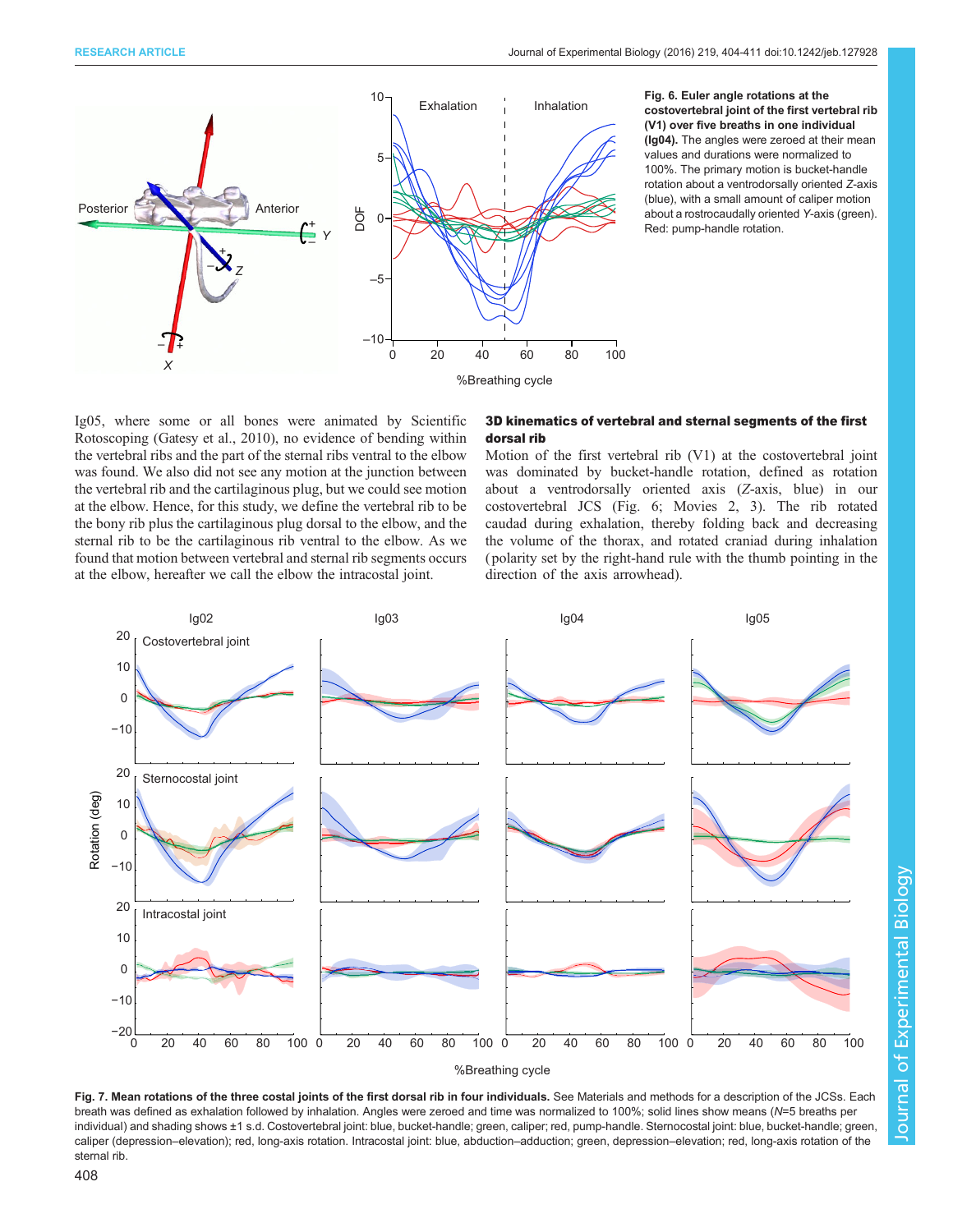<span id="page-5-0"></span>Costovertebral motions in the other two rotational DOF, caliper  $(Y$ -axis, green) and pump-handle  $(X$ -axis, red), were much smaller than bucket-handle rotation in most individuals ([Fig. 7](#page-4-0); [Table S1\)](http://jeb.biologists.org/lookup/suppl/doi:10.1242/jeb.127928/-/DC1). The exception is Ig05, in which the costovertebral caliper approached bucket-handle amplitude, and a small amount of caliper motion was observed in all individuals. Discernible pumphandle motion was present only in Ig02, the animal with the deepest breaths ([Fig. 7\)](#page-4-0).

In the sternocostal joints of all four individuals, bucket-handle rotation was the dominant motion [\(Fig. 7](#page-4-0); [Table S2\)](http://jeb.biologists.org/lookup/suppl/doi:10.1242/jeb.127928/-/DC1). Caliper motion and long-axis rotation were more variable. Long-axis rotation was observed in the first sternal rib of Ig02, Ig04 and Ig05 and in the second sternal rib of Ig02. In Ig02 and Ig04, caliper motion and long-axis rotation were almost equal in amplitude, whereas in Ig05, we found a larger amount of longaxis rotation and almost no caliper motion. In Ig03, both caliper motion and long-axis rotation were very small ([Fig. 7](#page-4-0); [Table S2](http://jeb.biologists.org/lookup/suppl/doi:10.1242/jeb.127928/-/DC1)).

Rotations at the intracostal joints were relatively small in all four individuals ([Fig. 7](#page-4-0); [Table S3](http://jeb.biologists.org/lookup/suppl/doi:10.1242/jeb.127928/-/DC1)). Long-axis rotation of the sternal rib relative to the vertebral rib was the dominant motion in individuals 2, 4 and 5 ([Fig. 7\)](#page-4-0), with positive rotation during the latter half of exhalation and negative rotation during inhalation, as defined by the polarity of the intracostal JCS [\(Fig. 4\)](#page-2-0).

Motions in the three potential translational DOF were small in all joints (less than ±0.25 mm), and showed no patterns associated with breathing. Some small translations could be occurring at these



Fig. 8. Vertebral rib posture varies among individuals. The four iguanas centered their breathing motions on different positions within the potential range of bucket-handle angles. Ig02 and Ig05 tended to breathe around a more inhaled (inflated) posture. (A) Diagram of maximum inhaled (red) and exhaled (blue) postures of V1 for Ig03 and Ig05. (B) Box plot of bucket-handle rotation for V1 at maximum inhalation (red) and exhalation (blue) for each individual (N=5 breaths per individual). Mean angles across all trials are shown (diamonds); the whiskers indicate the range and the shaded boxes show ±1 s.d.



Fig. 9. Relative rotation of cervical, vertebral and sternal ribs in four green iguanas. The primary (bucket-handle) rotation for the costovertebral and sternocostal joints is shown. Absolute mean values (in degrees) for all rotations are in [Table S1](http://jeb.biologists.org/lookup/suppl/doi:10.1242/jeb.127928/-/DC1). Relative magnitudes in this figure are expressed as mean percentage of the maximum range of motion for each individual over five breaths in the cervical and vertebral or sternal rib series. Not all ribs were animated in all individuals (ribs not animated are gray).

joints, but they would be too small to detect in this study (rigid-body translation precision for marker-based XROMM in this study is about  $\pm 0.25$  mm; see Materials and methods).

The results presented above focus on the magnitude of rotations, i.e. the difference between maximum inhalation and exhalation, with the angles zeroed at their mean values [\(Figs 6](#page-4-0), [7\)](#page-4-0). This zeroing facilitates the display of means across breaths, but it obscures variation among individuals in the actual rib postures. When the rib angles are displayed relative to a standardized pose, in which 0 deg of bucket-handle rotation is defined as the vertebral rib positioned perpendicular to the vertebral column, the variations in rib posture become clear (Fig. 8). Our four iguanas centered their breathing motions on different positions within the potential range of buckethandle angles: Ig02 and Ig05 tended to breathe around a more inhaled (inflated) posture. Indeed, mean exhaled postures in Ig02 and Ig05 (−45.0 and −30.5 deg) were closer to zero than the mean inhaled postures in Ig03 and Ig04 (−51.4 and −51.6 deg). Individuals 3 and 4 also showed more variation in the range of rib postures at both maximum inhalation and maximum exhalation (ranges of about 15–20 deg versus 5–10 deg in Ig02 and Ig05).

## Variation of bucket-handle rotation along the rib cage

Given our finding that bucket-handle rotation dominated the motion of both the vertebral and sternal segments of the first dorsal rib (V1, S1), we focused on bucket-handle rotation for further analysis of how rib motion varies from rostral to caudal. We did not place markers in cervical ribs C1 and C2, but it was clear from the X-ray videos that these ribs do not move during the deep breaths analyzed here. We did rotoscope C3 and C4 in Ig03, and marked them in Ig04. We found no measurable motion in C3, but fairly large bucket-handle rotation in C4 (Fig. 9; [Table S1](http://jeb.biologists.org/lookup/suppl/doi:10.1242/jeb.127928/-/DC1)). The most rostral dorsal ribs rotated substantially more than C4. The largest amount of bucket-handle motion was observed in V1 and V2 of all four individuals, and decreased caudally (Fig. 9; [Table S1\)](http://jeb.biologists.org/lookup/suppl/doi:10.1242/jeb.127928/-/DC1). Sternal ribs also showed a decrease in bucket-handle motion from cranial to caudal. In Ig02 and Ig05, the decrease in motion was not very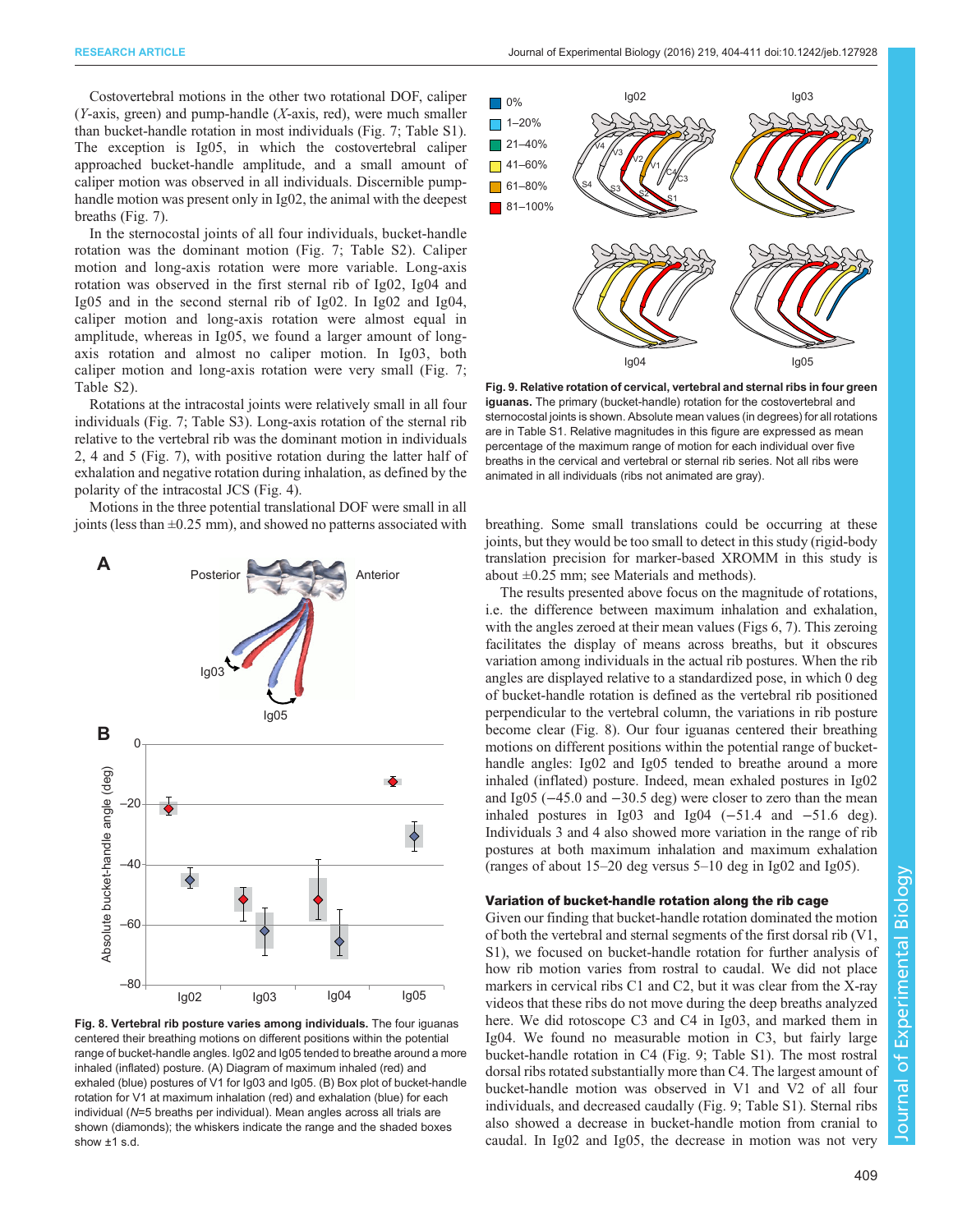pronounced, with almost equal amounts of movement between S1 and S2. In Ig03 and Ig04, the decrease in motion was more pronounced, with S1 moving substantially more than the more caudal sternal ribs [\(Fig. 6;](#page-4-0) [Table S1\)](http://jeb.biologists.org/lookup/suppl/doi:10.1242/jeb.127928/-/DC1).

# **DISCUSSION**

As in most squamates, the costovertebral joints of green iguanas are simple, hemispheric joints that potentially allow motion in all three rotational DOF [\(Fig. 1\)](#page-1-0). However, the actual motions of the vertebral rib segments for breathing are concentrated into just one DOF, and vary little within or among individuals [\(Figs 6](#page-4-0), [7\)](#page-4-0). Bucket-handle rotation of the vertebral ribs dominates, with mean rotation exceeding 20 deg in our deepest breathing individual (Ig02; [Fig. 7](#page-4-0)). Only one individual showed substantial rotation about a different axis, with Ig05 showing some pump-handle as well as bucket-handle rotation [\(Fig. 7\)](#page-4-0). The costovertebral joint morphology does not constrain motion, so the musculature and connective tissues of the rib cage must be directing rib motion to produce such consistent motions within and among individuals.

The osseous vertebral rib segments connect ventrally to a cartilaginous plug, and thence via a thin elbow of cartilage to broader cartilaginous sternal ribs ([Fig. 1\)](#page-1-0). As predicted from this morphology, the vertebral and sternal ribs do not deform during breathing ([Fig. 5](#page-3-0)). However, there is measurable motion at the thin elbow of cartilage connecting the vertebral and sternal rib segments [\(Fig. 5\)](#page-3-0), and therefore we call this elbow the intracostal joint. Motion at the intracostal joint is, however, quite small, with about five degrees of long-axis rotation of the sternal rib relative to the vertebral rib in our deepest breathing individuals (Ig02 and Ig05; [Fig. 7](#page-4-0)). This long-axis rotation of the sternal ribs is also evident at the sternocostal joints, where we also found substantial bucket-handle rotation, in concert with the motion of the vertebral ribs [\(Fig. 7](#page-4-0)).

The four iguanas in this study did not all breathe equally deeply, nor did they breathe within the same range of rib postures [\(Fig. 8\)](#page-5-0). The depth of breaths reflects our methods for inducing deep breathing: in Ig02 and Ig05, the breaths were recorded immediately after trackway and treadmill exercise, respectively, whereas for Ig03 and Ig04, we relied just on the moderately deep breathing induced by handling the animals and placing them into the X-ray enclosure. One might expect that more shallow breathing would occur within a subset of the range of vertebral rib angles for deeper breaths, but that was not the case. Our two shallow breathers, Ig03 and Ig04, used a range of rib angles that were all more adducted (angles closer to −90 deg) than the range of our two deeper breathers [\(Fig. 8\)](#page-5-0). Presumably, this means that the more shallow breathers had less air in their lungs, and a lower functional residual capacity, as well as a smaller tidal volume. These differences in vertebral rib posture were not correlated with differences in overall body posture, as all animals were standing up on their forelimbs with their sterna off the ground for the analyzed trials.

The foregoing discussion has focused on the kinematics of the first dorsal rib, as generally representative of the patterns of buckethandle, pump-handle and caliper motion we observed [\(Table S1\)](http://jeb.biologists.org/lookup/suppl/doi:10.1242/jeb.127928/-/DC1). However, the magnitude of rotation was not constant among cervical and vertebral ribs, but rather there was a pattern of increasing and then decreasing bucket-handle rotation from rostral to caudal ([Fig. 9\)](#page-5-0). We found that C1–C3 were held immobile, followed by an increase in bucket-handle rotation from C4 to V1, and roughly equal mean rotation of V1 and V2, but with individual animals and breaths showing patterns of V2 greater or less than V1. Caudal to V2, we found a gradient of decreasing bucket-handle rotation in V3 and more caudal ribs ([Fig. 9\)](#page-5-0). This pattern is consistent with our finding that the serratus ventralis muscle connects C1–C3 to the scapula, thus anchoring these cervical ribs to the pectoral girdle. In contrast, the serratus ventralis does not attach to C4, and we do see substantially greater motion in C4 [\(Fig. 9](#page-5-0)). The result of these gradients in bucket-handle rotation is a decrease in width of the intercostal spaces between C4 and V1, V1 and V2, and sometimes V1 and V2 during inhalation, and an increase in width of the more caudal intercostal spaces. This finding suggests that shortening of the intercostal muscles in these rostral spaces may contribute to inhalation by shifting the whole rib cage rostrad toward the stabilized cervical ribs C1–C3. The function of the intercostal muscles in spaces C4–V2 for inhalation is supported by a prior finding of consistent electrical activity in these rostral intercostal spaces, but not in more caudal intercostal spaces, during inhalation [\(Carrier, 1989\)](#page-7-0).

Despite these differences in the magnitude of rotation, the 3D motion patterns of the ribs in green iguanas during breathing are remarkably consistent within and among individuals. Iguanas clearly do not need bicapitate ribs and complex costovertebral joints to constrain their motion to one primary axis, as is seen in other amniote groups [\(Claessens, 2009a,b; De Troyer et al., 2005\)](#page-7-0). The unicapitate ribs and simple costovertebral joints of squamates are derived relative to the primitive condition of bicapitate ribs, so what might have been the selective advantage, if any, of these simpler, less restrictive joints in the evolution of Squamata? Green iguanas have recently been shown to have unidirectional flow in their lungs, joining alligators and varanid lizards as non-avian examples of unidirectional flow ([Cieri et al., 2014; Farmer, 2015](#page-7-0); [Farmer and](#page-7-0) [Sanders, 2010; Schachner et al., 2014\)](#page-7-0). Perhaps some of the subtle differences in 3D motion along the rib cage reported here may assist the generation of unidirectional flow, but testing this hypothesis will require further analysis with a focus on regional volume changes.

Ribs also serve many other mechanical functions, in addition to breathing, such as body support and locomotion [\(Carrier, 1991](#page-7-0); [Claessens, 2015\)](#page-7-0). Perhaps bicapitate rib morphology in nonsquamate amniotes serves to stiffen the trunk for locomotion by preventing rotation around all axes except the one required for breathing. Unicapitate ribs allow the large changes in body shape seen in many squamates, such as flattening for basking in the sun and puffing up for defense [\(Deban et al., 1994\)](#page-7-0). Unicapitate ribs may also be an exaptation for macrophagy in snakes, but clearly unicapitate ribs evolved at the base of Squamata, well before macrophagy [\(Hoffstetter](#page-7-0) [and Gasc, 1969\)](#page-7-0). Hence, the evolution of simple costovertebral joints and unicapitate ribs in squamates remains a bit of a puzzle. These permissive joints are not required for the stereotyped, hinge-like breathing motions we observed in this study, and the selective advantage, if any, of this costovertebral joint morphology in the evolutionary history of Squamata remains unclear.

#### **Acknowledgements**

We thank A. Sullivan, K. Devlin, M. Dawson, A. Camp, H. Astley and E. Tavares for assistance with animal husbandry, surgeries, data collection and analysis. We thank D. Moore and the Department of Diagnostic Imaging at Rhode Island Hospital for assistance with the CT scanning, and S. Gatesy and D. Baier for Maya MEL scripts and assistance with Scientific Rotoscoping.

#### Competing interests

The authors declare no competing or financial interests.

#### Author contributions

E.L.B. and D.A.R. conceived and designed the study, D.A.R. developed the surgical techniques, D.A.R. and S.M. performed the surgeries, D.A.R., E.L.B. and S.M. collected the data, S.M. analyzed the data and made the figures, E.L.B. and S.M. wrote the manuscript, and all authors reviewed and approved the manuscript.